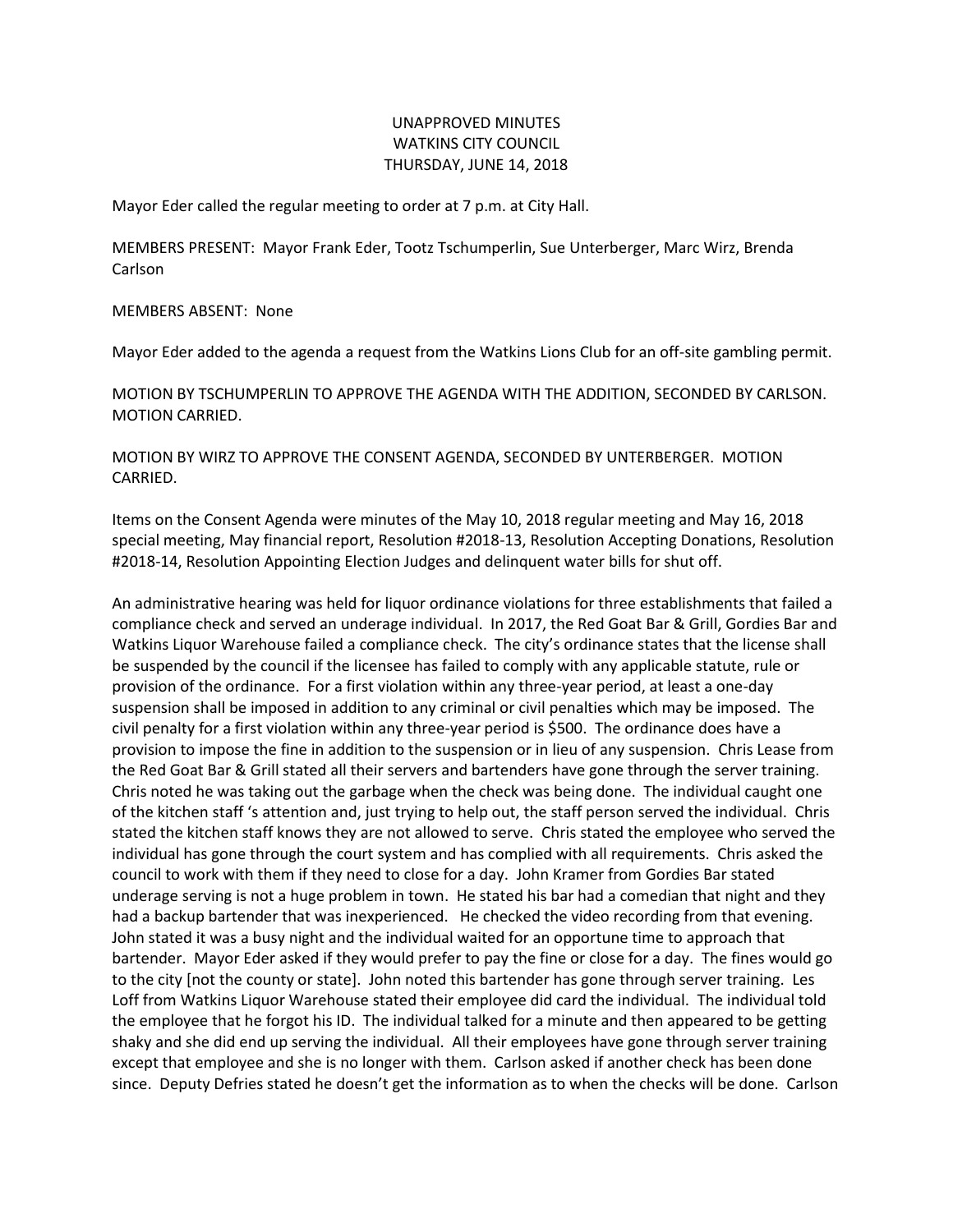noted that the city has to follow policy unfortunately. Chris Lease asked if the bars could let City Hall know what they choose to do. Wirz suggested a window of time be allowed.

MOTION BY WIRZ TO ALLOW THE ESTABLISHMENTS TO PICK A DAY TO CLOSE OR PAY THE FINE, ONE OR THE OTHER, AND THEY CAN PICK WHICH DAY THAT THEY WOULD NORMALLY BE OPEN TO BE CLOSED, EITHER WOULD BE DUE WITHIN THE NEXT THIRTY DAYS AND TO LET THE CITY KNOW IF GOING TO CLOSE, WHAT DAY IT IS OR PAY THE FINE TO THE CITY, SECONDED BY TSCHUMPERLIN. MOTION CARRIED.

Public Forum – Chris Lease from the Red Goat Bar & Grill stated they are doing a bike run with Mies Outland the first Thursday of each month and requested permission to block off Central Avenue in front of the bar. This would go through September.

MOTION BY TSCHUMPERLIN TO ALLOW THE RED GOAT BAR & GRILL TO BLOCK OFF CENTRAL AVENUE IN FRONT OF THE BAR, SECONDED BY CARLSON. MOTION CARRIED.

Rebecca Berg received a letter from the city stating they need to remove the chickens from the property as they are not allowed by ordinance. She noted they have had chickens for about ten years. She noted this hasn't been an issue with the neighbors and no complaints have been made but the ordinance does prohibit it. She asked the city to amend the ordinance to allow for them. She noted there are other cities that do allow chickens provided they meet the city's requirements. She asked if they could have an extension to keep until the council takes action. Council will research and discuss the issue further at the July meeting.

MOTION BY TSCHUMPERLIN TO ALLOW BERG'S TO KEEP THE CHICKENS UNTIL COUNCIL MAKES A FINAL DECISION, SECONDED BY UNTERBERGER. MOTION CARRIED.

MOTION BY CARLSON TO PURSUE RE-EVALUATING THE CURRENT ANIMAL ORDINANCE, SECONDED BY TSCHUMPERLIN. MOTION CARRIED.

MOTION BY UNTERBERGER TO APPROVE PAYMENT OF THE AMBULANCE BILLS AS PRESENTED, SECONDED BY CARLSON. MOTION CARRIED.

Watkins Baseball Club requested temporary on-sale liquor licenses for the region tournament to be held in Watkins August 3-5 and 10-12.

MOTION BY TSCHUMPERLIN TO GRANT THE TEMPORARY ON-SALE LIQUOR LICENSES TO WATKINS BASEBALL CLUB FOR AUGUST 3-5 AND AUGUST 10-12, SECONDED BY UNTERBERGER. MOTION CARRIED.

The Watkins Baseball Club has also requested to have a fund set up with the city to accept charitable gambling donations to build a hitting facility at the Clipper Field. The club has submitted a variance application to go before the planning commission on July  $11<sup>th</sup>$ . They are requesting a variance from the 9 ft. sidewall and peak height maximums. The proposed location for the facility is on the north side of the field. Mayor Eder noted the school district owns this property and the city leases it for park purposes.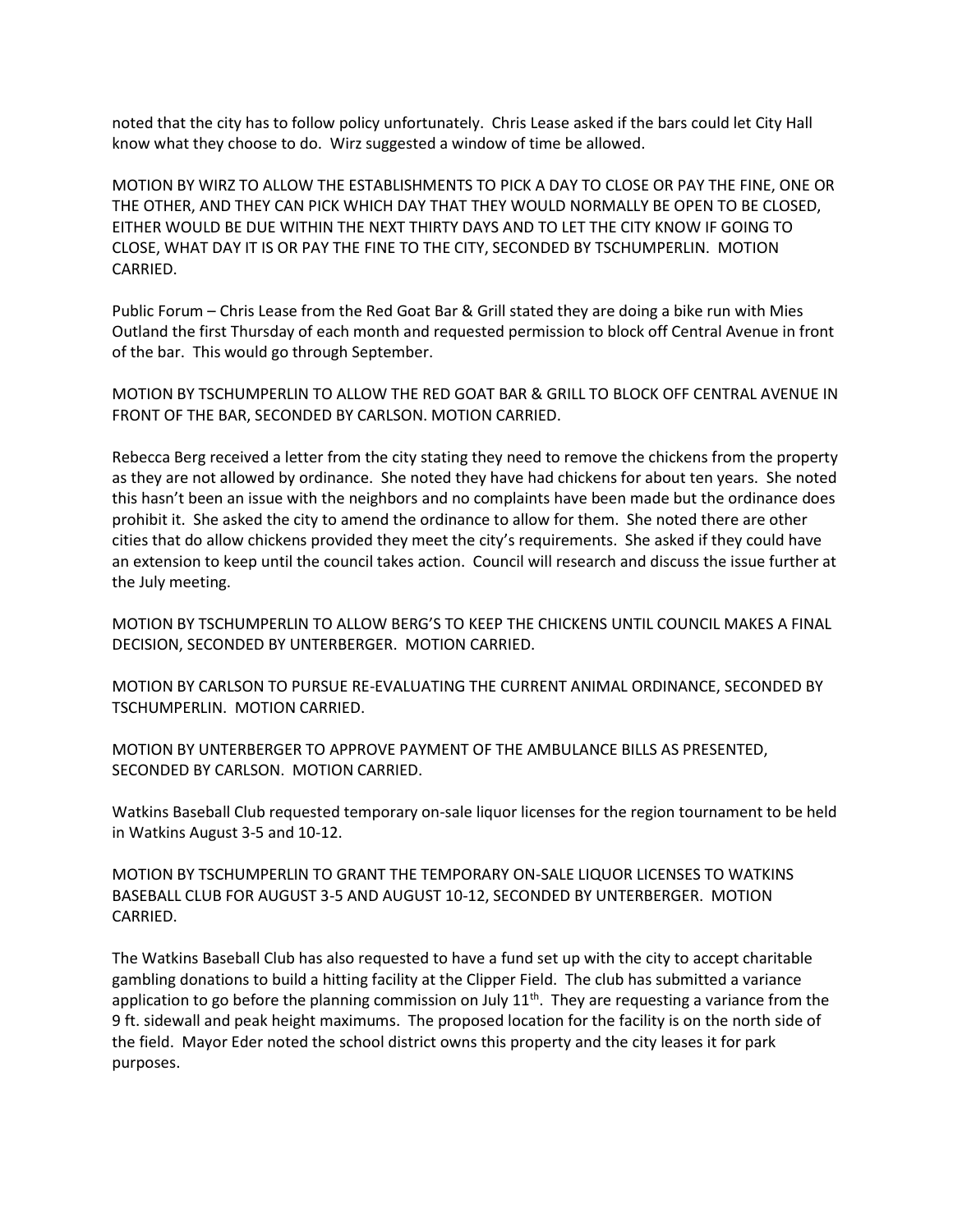MOTION BY TSCHUMPERLIN TO SET UP A FUND FOR BUILDING THE FACILITY, SECONDED BY UNTERBERGER. MOTION CARRIED.

MOTION BY CARLSON TO ACCEPT THE SHERIFF'S REPORT, SECONDED BY WIRZ. MOTION CARRIED.

Wirz left the meeting at 7:47 p.m. for a fire call.

The golf cart amended ordinance was reviewed.

MOTION BY UNTERBERGER TO ADOPT ORDINANCE #2018-1, AN ORDINANCE AMENDING CHAPTER 70 OF THE MUNICIPAL CODE OF WATKINS PERTAINING TO MOTORIZED GOLF CARTS, SECONDED BY TSCHUMPERLIN. MOTION CARRIED.

MOTION BY UNTERBERGER TO APPROVE THE GOLF CART PERMIT APPLICATION AS PRESENTED, SECONDED BY TSCHUMPERLIN. MOTION CARRIED.

Deputy Defries will check state statute on age regulations for golf carts.

There have been complaints of an individual at the softball park screaming at the top of his lungs during the middle of the night and disturbing neighbors. An ordinance was drafted regulating city park hours, etc. for the council to review. If approved, the Sheriff's Department would be able to cite him for the violation. Discussion was held on hours and the special events and athletic events that are held at the parks. Kramer will check with the League of MN Cities for some language to address these events.

MOTION BY CARLSON TO TABLE THE ORDINANCE UNTIL MORE SPECIFIC VERBAGE IS RECEIVED, SECONDED BY UNTERBERGER. MOTION CARRIED.

There are three properties connected to city sewer that are out of city limits. When they were connected in 2008, council based the monthly fee on what Clear Lake Subordinate Service District was charging its residents, which was \$31.50 at the time. Clear Lake properties are now at \$38.50 per month. Council agreed to increase the three properties to \$38.50 effective August 1, 2018 and make them aware that future increases may be coming.

MOTION BY CARLSON TO SEND LETTERS TO THE PROPERTY OWNERS OF THE INTENT TO INCREASE THE RATE TO \$38.50 PER MONTH EFFECTIVE AUGUST 1, 2018 AND TO ATTEND THE JULY 12<sup>TH</sup> COUNCIL MEETING IF ANY QUESTIONS, SECONDED BY UNTERBERGER. MOTION CARRIED.

MOTION BY TSCHUMPERLIN TO APPROVE THE WATKINS FIRE RELIEF ASSOCIATION MEMBERSHIP LIQUOR LICENSE REQUEST FOR A TEMPORARY ON-SALE LIQUOR LICENSE FOR KRAUT N' WURST AUGUST 3, 4 & 5TH, SECONDED BY CARLSON. MOTION CARRIED.

Carlson noted she intends to proceed with National Night Out to be held Tuesday, August  $7<sup>th</sup>$  and will have an update at the July meeting. The Lions Club has offered volunteers and a financial donation. Carlson will have information for flyers at the July meeting so they can be made up and handed out at the parade on August 4<sup>th</sup>. It was suggested to have a fire truck and ambulance at McCarthy Park that night as well.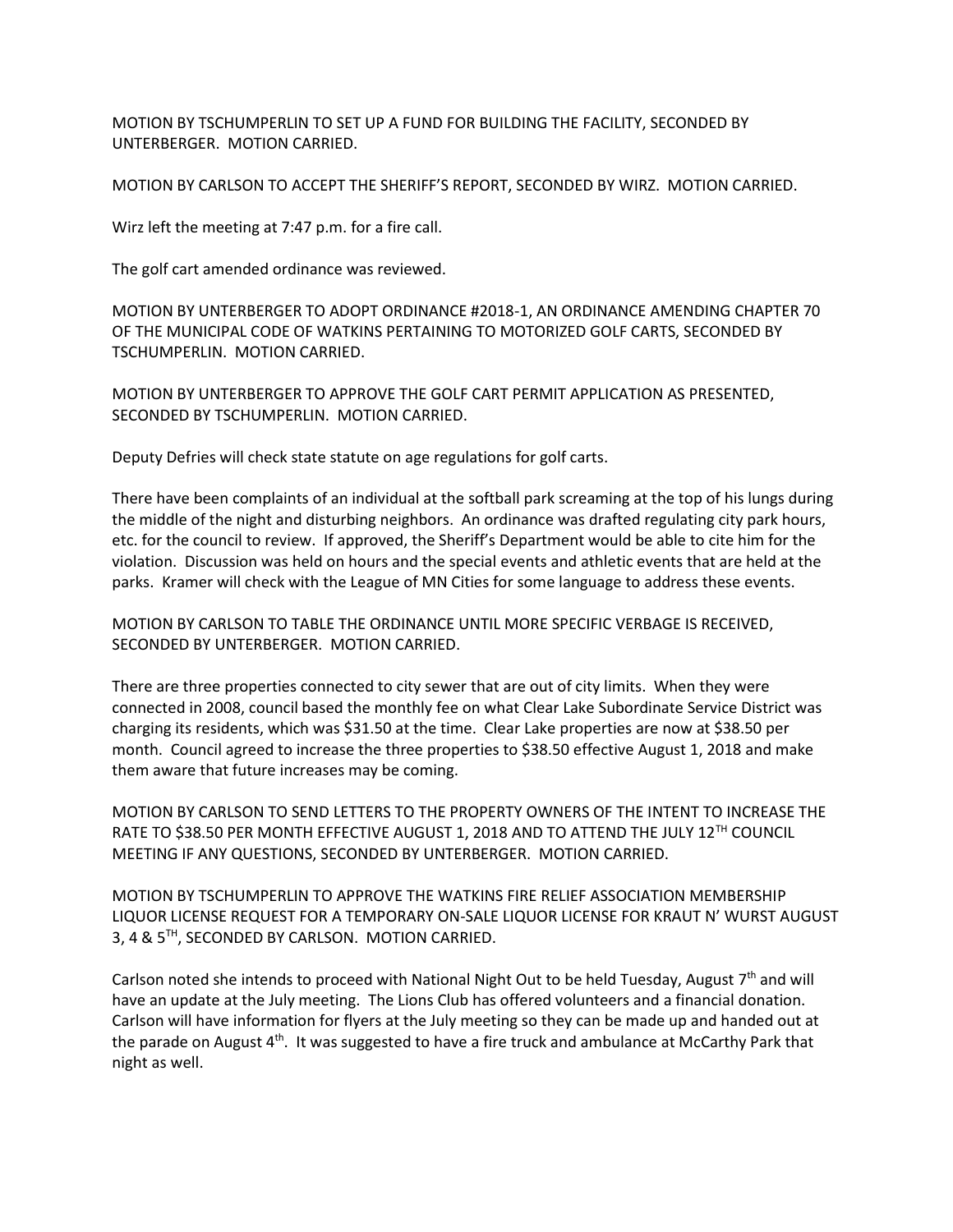EDA update – There is a business interested in the property on Highway 55 east that the EDA owns. The business is looking for tax abatement assistance. This could bring ten new jobs to the city.

Planning commission update – A discussion was held with the possible tenants of the Watkins House property and one of the owners via phone conference at the last meeting. They were advised the ordinance doesn't provide for the use they are proposing and were advised they would need to petition to amend the ordinance.

Election judge wage is currently at \$9.50 per hour. Effective January 1, state minimum wage increased to \$9.65 per hour. Council agreed to increase to \$10 per hour.

MOTION BY UNTERBERGER TO INCREASE THE ELECTION JUDGE WAGE TO \$10 PER HOUR, SECONDED BY TSCHUMPERLIN. MOTION CARRIED.

151 First Street update - Kramer reported that the administrative search warrant request went before a judge on May 11<sup>th</sup>. An agreement was reached allowing the defendants six weeks from the date of the hearing on May 11<sup>th</sup> to schedule an inspection and agree to allow Mr. Kardell to bring in a construction expert as will be chosen by Mr. Kardell. The Meeker County Sheriff's Office shall be present during said inspection on the scheduled date/time and Petitioner shall confirm the availability of law enforcement. After the inspection, Defendants agree to work with the city to develop an abatement/repair plan on any noted violations. The application for the administrative search warrant is continued for 90 days from the date of the order, which is May 22, 2018. If a hearing is required, Petitioner will request the hearing within the 90 days. The city attorney did send the defendants a letter dated June 7, 2018 asking the defendants to contact him at their earliest convenience to discuss scheduling the inspection. As of today, the city hasn't heard anything that they have replied to the attorney.

A Notice of Intent to LGU's and Workplan (amendment) was presented to the council. Kramer informed council of the Wellhead Protection Plan amendment that is due in 2020. The original plan was approved May 11, 2010. This is an on-going process and the plan needs to be amended every ten years. A consultant will be needed to amend the plan. This will be budgeted for in the joint water treatment fund.

Kramer got a couple quotes for a new stove at Village Hall. One quote was for \$4,754.98. The other quote was for \$10,456.00. Kramer will attempt to get a couple more quotes.

## MOTION BY UNTERBERGER TO APPROVE RESOLUTION #2018-15, RESOLUTION APPROVING OFF-SITE GAMBLING, SECONDED BY CARLSON. MOTION CARRIED.

Pool manager Ashlee Lundberg noted accepting credit cards using the Square is going well. Offering lap swim was discussed. A post went on the Facebook page and there were nine to ten people that expressed interest. It would have to be done either before lessons or after the pool closes at 8 p.m. Ashlee felt if it's going to be offered, it would be better at night and a fee would need to be determined. Carlson mentioned there are people interested in water aerobics also. Wirz returned to meeting at this time (8:38 p.m.). Ashlee felt there needed to be a lifeguard present during aerobics and lap swim. Discussion followed.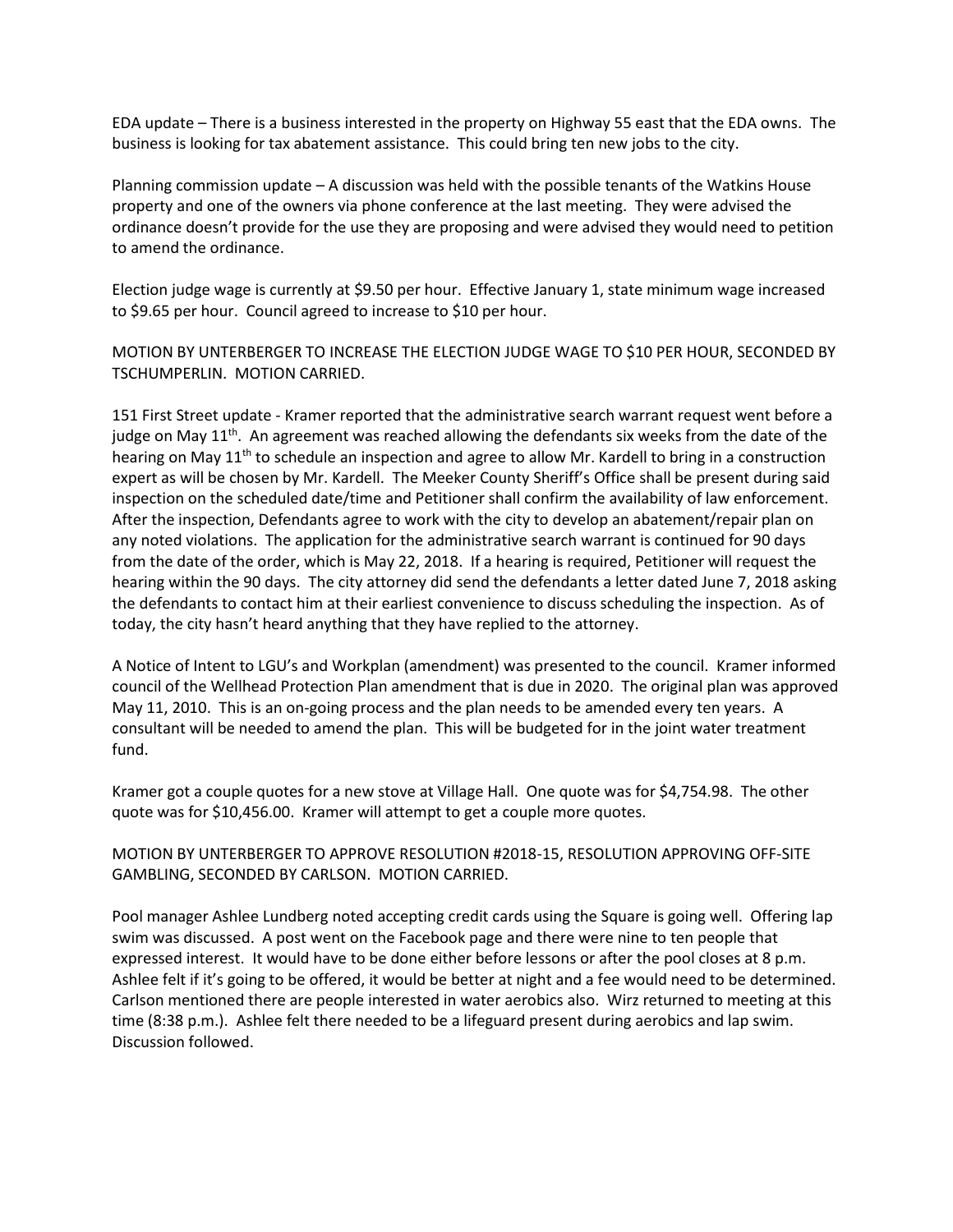MOTION BY CARLSON TO APPROVE AN AEROBICS INSTRUCTOR UP TO \$11 PER HOUR WITH ONE HOUR MAXIMUM PER NIGHT UP TO THREE NIGHTS PER WEEK, SECONDED BY TSCHUMPERLIN. MOTION CARRIED.

Ashlee reported 4 students took the lifeguard class and they have all been hired.

Ashlee reported swim lessons had to be canceled one day this week so the makeup day would be Friday, however the weather forecast for Friday is not looking good either. This is the last week of the first session so there are no other makeup days available. She asked about giving a free swim pass to the students if Friday's lessons have to be canceled too. Council approved to issue the free passes if needed.

Kramer noted the city received an anonymous complaint regarding tall grass on a property on the north side of town. The city doesn't act on anonymous complaints and this property is out of city limits. Public Works Director Steve Geislinger noted he looked at it and didn't feel there were any noxious weeds in it, just tall grass.

Louisiana-Pacific Corporation (formerly Barrier Technology) contacted the city about cleaning up the road ditch on 4<sup>th</sup> Street North by their property and asked if the city had an Adopt-a-Roadway program. Kramer noted some cities do have programs like this. Council agreed to wait and see if they want to pursue it.

Public Works Director Geislinger reported that Fergus Power Pump would be coming Monday to start dredging the pond. With the crane price from Landwehr Construction, Fergus Power Pump's quote was about \$8,000 less than Aquatic Restoration Service.

Geislinger reported that the work on Highway 55 should be starting Monday. The city street improvement project should start mid-July. The contractor is waiting on storm sewer structures. They estimate a week or so from start to finish. When they mobilize, they will do the School Avenue intersection and mobile home park streets all at once.

Geislinger reported the reservoir should be inspected and cleaned. He had a quote from LiquiVision Technology to inspect, clean and remove up to four inches of sediment at a cost of \$3,075.00.

## MOTION BY UNTERBERGER TO ACCEPT THE QUOTE FROM LIQUIVISION TECHNOLOGY, SECONDED BY TSCHUMPERLIN. MOTION CARRIED.

Geislinger had Ideal Electronic Service and Repair perform preventive maintenance on the variable frequency drives (VFD's) at the lift station and reservoir. The report noted the drive on the south pump at the reservoir was obsolete and had corrosion inside and was very dirty. The other VFD's were in good condition. Council advised Geislinger to get quotes for a new drive.

Geislinger also reported the irrigator gun on the irrigator at Dale Rausch's went out and has been repaired.

Carlson and Unterberger noted the city-wide cleanup had a low turnout. Council agreed to offer it every other year instead of every year. The next one would be in 2020.